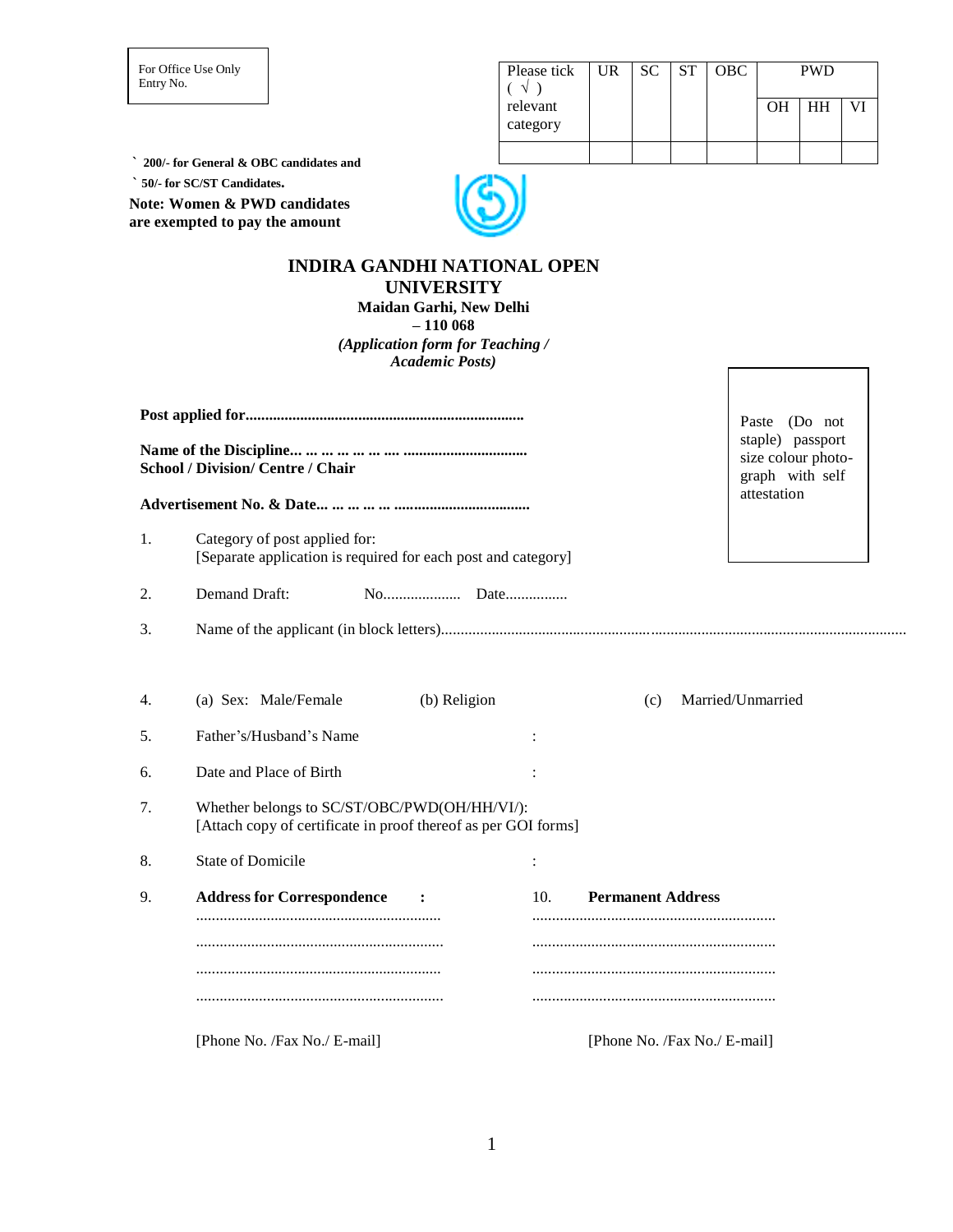- 11. Post held, if any, at the time of sending : the application with date of appointment and pay details (attach a copy of latest pay slip).
- 12. Details of Pension benefits, received, if any :
- 13. Membership of Learned Bodies :

## 14. Academic qualifications beginning with High School Examination:

| <b>Examination and</b> | Subject(s) | <b>Division</b> | Percentage               | School/College   | Name of the             |
|------------------------|------------|-----------------|--------------------------|------------------|-------------------------|
| Year                   |            |                 | of marks<br>Obtained (*) | $\quad$ attended | <b>Board/University</b> |
|                        |            |                 |                          |                  |                         |
|                        |            |                 |                          |                  |                         |
|                        |            |                 |                          |                  |                         |
|                        |            |                 |                          |                  |                         |
|                        |            |                 |                          |                  |                         |
|                        |            |                 |                          |                  |                         |
|                        |            |                 |                          |                  |                         |
|                        |            |                 |                          |                  |                         |
|                        |            |                 |                          |                  |                         |
|                        |            |                 |                          |                  |                         |
|                        |            |                 |                          |                  |                         |
|                        |            |                 |                          |                  |                         |
|                        |            |                 |                          |                  |                         |
|                        |            |                 |                          |                  |                         |
|                        |            |                 |                          |                  |                         |
|                        |            |                 |                          |                  |                         |
|                        |            |                 |                          |                  |                         |
|                        |            |                 |                          |                  |                         |
|                        |            |                 |                          |                  |                         |
|                        |            |                 |                          |                  |                         |
|                        |            |                 |                          |                  |                         |
|                        |            |                 |                          |                  |                         |

(\*) In case of grades, please indicate equivalent percentage (Proof of formula be attached).

15. Whether qualified in NET/SLET/SET:

16. Special subject of study or branch of specialization, if any.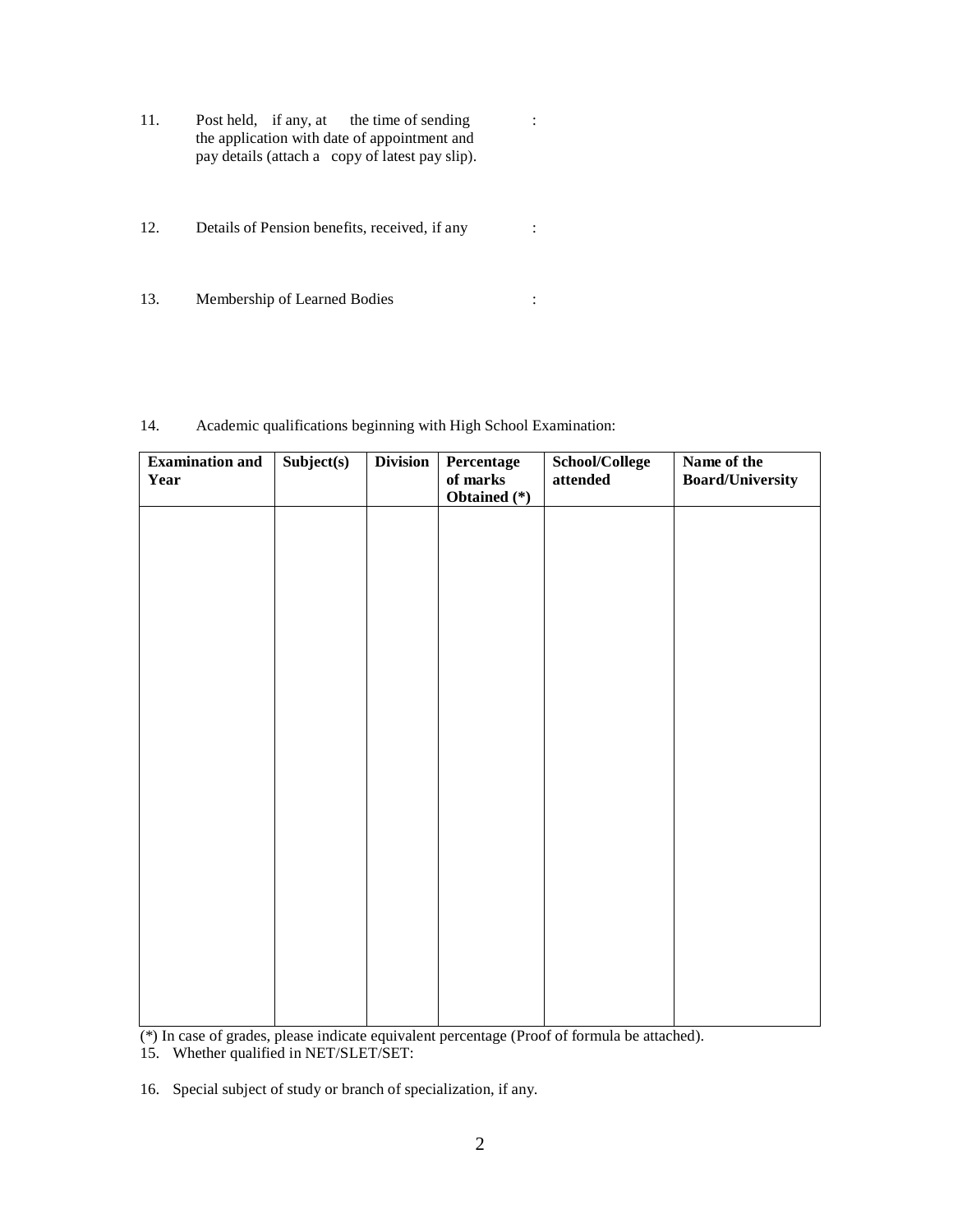# 17. Teaching Experience at University or Degree Colleges:

| SI.<br>No. | Name of the<br>University/<br>College | <b>Designation</b> | Nature of<br>Post<br>Temporary/ | <b>Classes Taught</b>        |                   |      | <b>Period (Give)</b><br>Dates) |      | Length of<br><b>Experience</b> |
|------------|---------------------------------------|--------------------|---------------------------------|------------------------------|-------------------|------|--------------------------------|------|--------------------------------|
|            |                                       |                    | Permanent                       | Under-graduate<br>Pass/Hons. | Post-<br>graduate | From | To                             | Yrs. | Months.                        |
|            |                                       |                    |                                 |                              |                   |      |                                |      |                                |
|            |                                       |                    |                                 |                              |                   |      |                                |      |                                |
|            |                                       |                    |                                 |                              |                   |      |                                |      |                                |
|            |                                       |                    |                                 |                              |                   |      |                                |      |                                |
|            |                                       |                    |                                 |                              |                   |      |                                |      |                                |
|            |                                       |                    |                                 |                              |                   |      |                                |      |                                |
|            |                                       |                    |                                 |                              |                   |      |                                |      |                                |

# 18. Experience/contribution in Open Distance Learning System:

| S1.<br>$\rm No.$ | Name of the<br>University/<br>College/ | Designation<br>Nature of<br>Post<br>Temporary/ |           | Classes Taught/ Lessons for<br>Self-learning Materials* (SLM)<br>prepared |                                                                                                                               |      | Period (Give<br>Length of<br>Experience<br>Dates) |            |        |
|------------------|----------------------------------------|------------------------------------------------|-----------|---------------------------------------------------------------------------|-------------------------------------------------------------------------------------------------------------------------------|------|---------------------------------------------------|------------|--------|
|                  | Institute                              |                                                | Permanent | Under graduate                                                            | Post-                                                                                                                         | From | To                                                | <b>Yrs</b> | Months |
|                  |                                        |                                                |           | Pass/Hons.                                                                | $\operatorname*{graduate}% \left( \mathcal{N}\right) \equiv\operatorname*{grad}\mathcal{N}^{\prime}\left( \mathcal{N}\right)$ |      |                                                   | $\cdot$    |        |
|                  |                                        |                                                |           |                                                                           |                                                                                                                               |      |                                                   |            |        |
|                  |                                        |                                                |           |                                                                           |                                                                                                                               |      |                                                   |            |        |
|                  |                                        |                                                |           |                                                                           |                                                                                                                               |      |                                                   |            |        |
|                  |                                        |                                                |           |                                                                           |                                                                                                                               |      |                                                   |            |        |
|                  |                                        |                                                |           |                                                                           |                                                                                                                               |      |                                                   |            |        |
|                  |                                        |                                                |           |                                                                           |                                                                                                                               |      |                                                   |            |        |
|                  |                                        |                                                |           |                                                                           |                                                                                                                               |      |                                                   |            |        |
|                  |                                        |                                                |           |                                                                           |                                                                                                                               |      |                                                   |            |        |
|                  |                                        |                                                |           |                                                                           |                                                                                                                               |      |                                                   |            |        |
|                  |                                        |                                                |           |                                                                           |                                                                                                                               |      |                                                   |            |        |
|                  |                                        |                                                |           |                                                                           |                                                                                                                               |      |                                                   |            |        |
|                  |                                        |                                                |           |                                                                           |                                                                                                                               |      |                                                   |            |        |
|                  |                                        |                                                |           |                                                                           |                                                                                                                               |      |                                                   |            |        |
|                  |                                        |                                                |           |                                                                           |                                                                                                                               |      |                                                   |            |        |
|                  |                                        |                                                |           |                                                                           |                                                                                                                               |      |                                                   |            |        |
|                  |                                        |                                                |           |                                                                           |                                                                                                                               |      |                                                   |            |        |
|                  |                                        |                                                |           |                                                                           |                                                                                                                               |      |                                                   |            |        |
|                  |                                        |                                                |           |                                                                           |                                                                                                                               |      |                                                   |            |        |
|                  |                                        |                                                |           |                                                                           |                                                                                                                               |      |                                                   |            |        |
|                  |                                        |                                                |           |                                                                           |                                                                                                                               |      |                                                   |            |        |

\* Attach details separately, if necessary.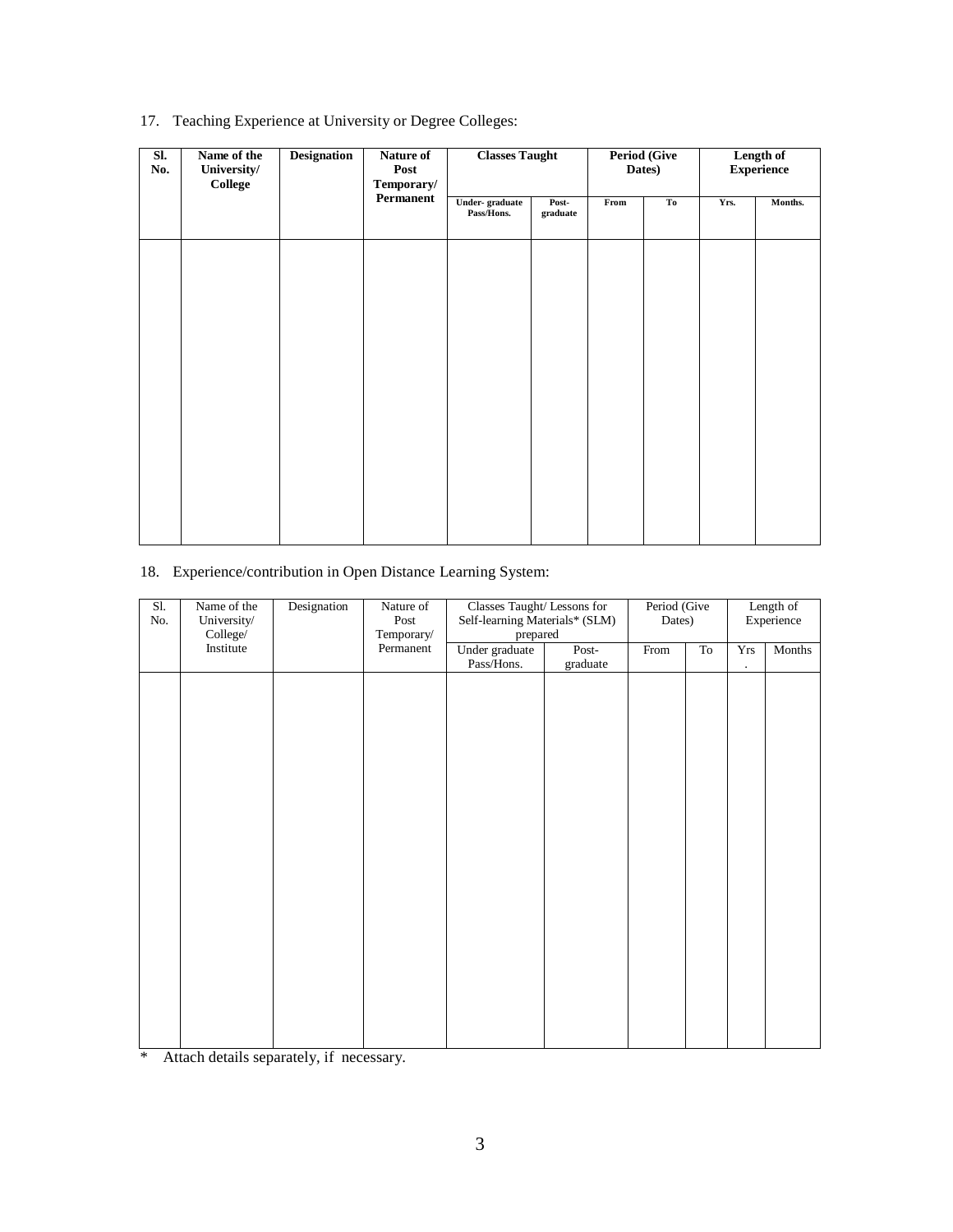| Name of the<br>Institution | <b>Designation</b> | <b>Nature of Post</b><br>Temporary/<br>Permanent | Nature of<br>assignment | <b>Period (Give dates)</b> |    | Length of<br><b>Experience</b> |               |
|----------------------------|--------------------|--------------------------------------------------|-------------------------|----------------------------|----|--------------------------------|---------------|
|                            |                    |                                                  |                         | From                       | To | <b>Years</b>                   | <b>Months</b> |
|                            |                    |                                                  |                         |                            |    |                                |               |
|                            |                    |                                                  |                         |                            |    |                                |               |
|                            |                    |                                                  |                         |                            |    |                                |               |
|                            |                    |                                                  |                         |                            |    |                                |               |
|                            |                    |                                                  |                         |                            |    |                                |               |
|                            |                    |                                                  |                         |                            |    |                                |               |
|                            |                    |                                                  |                         |                            |    |                                |               |
|                            |                    |                                                  |                         |                            |    |                                |               |
|                            |                    |                                                  |                         |                            |    |                                |               |
|                            |                    |                                                  |                         |                            |    |                                |               |
|                            |                    |                                                  |                         |                            |    |                                |               |
|                            |                    |                                                  |                         |                            |    |                                |               |
|                            |                    |                                                  |                         |                            |    |                                |               |
|                            |                    |                                                  |                         |                            |    |                                |               |
|                            |                    |                                                  |                         |                            |    |                                |               |
|                            |                    |                                                  |                         |                            |    |                                |               |
|                            |                    |                                                  |                         |                            |    |                                |               |

19. Administrative / Professional experience, with particulars of posts held:

# 20. Research Experience:

| a.             |                      | No. of Years after $Ph.D.$ :                       |  |                                                  |
|----------------|----------------------|----------------------------------------------------|--|--------------------------------------------------|
| b.             |                      | <b>Research Guidance</b>                           |  |                                                  |
|                | (i)                  |                                                    |  |                                                  |
|                | (ii)                 |                                                    |  |                                                  |
| C <sub>1</sub> |                      | Research Projects                                  |  |                                                  |
|                | (i)                  |                                                    |  | Completed:nos. (with amount & funding agency)    |
|                | (ii)                 |                                                    |  | On $-going$ :nos. (with amount & funding agency) |
| d.             | Publications:<br>(i) | Original Research papers :<br>in refereed Journals |  | nos.                                             |
|                | (ii)                 | <b>Books</b>                                       |  |                                                  |
|                | (iii)                | Articles                                           |  | nos.                                             |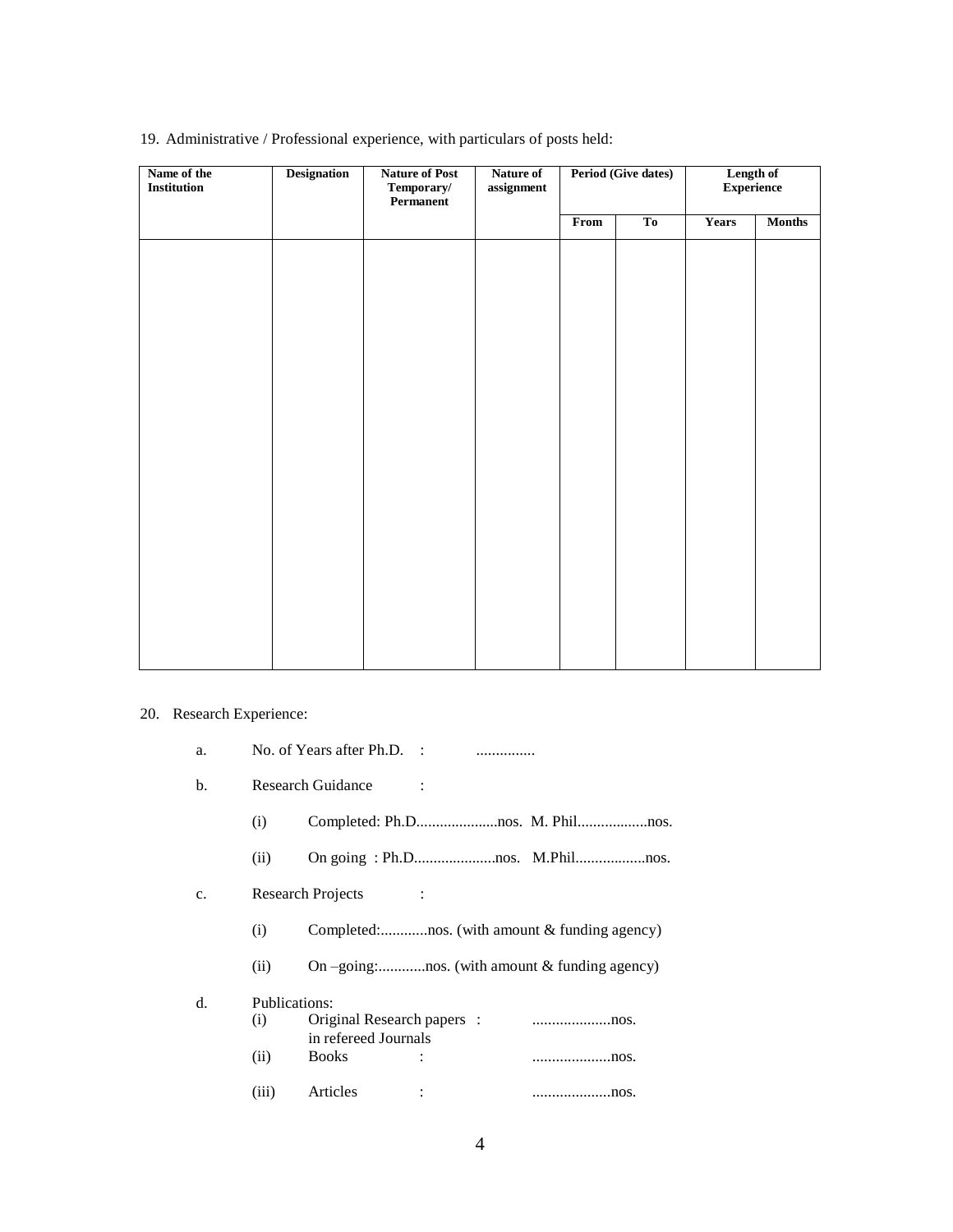- 21. Other relevant experience
	- 1. Seminar, Symposium, Conference attended / organized.
	- 2. Administrative Experience / Experience of University Corporate Life.
	- 3. Contribution to Design of Curriculum
	- 4. Extra Curricular Activities
	- 5. Any other.
- 22 (a) (i) Have you ever been debarred or punished for adopting unfair means in any examination by any Institution/Board or University? If so, please specify. **Yes / No**
	- (ii) Has any disciplinary action been taken against you by any University / Institution /where, you have served.? **Yes / No**
	- (iii) Is any disciplinary inquiry/action pending against you in any University/Institution/ Organization where you have served? **Yes / No**
	- (iv) Have you ever been convicted by any court of law in India for any criminal offence? **Yes / No**
	- (v) Is any criminal case pending against you in any court of law in India. **Yes / No**
	- (b) If answer to any of the above questions (i) to (iv) is YES, please give details of the case.
- 23. Details of your suitability to this teaching/academic position (please explain **in not more than 300 words** how your qualification and experience are suited for the Post of you have applied for) – may be attached separately.

#### Signature of applicant

#### **Declaration**

I declare that the statements made in this application are true and complete to the best of my knowledge and belief. I am aware that if at any stage it is found that the statements made are not true or are incomplete or misleading, the appointment, if made will be cancelled.

#### Date : Signature of applicant  $\sum_{n=1}^{\infty}$  Signature of applicant

24. Forwarded with remarks that the facts stated in the above application have been verified and found correct and this Institution/Organisation has no objection to the candidature of the applicant being considered for the post applied for

#### **Signature of the employer with Seal**

(Head of the Institution/Organisation) Designation.

Date..............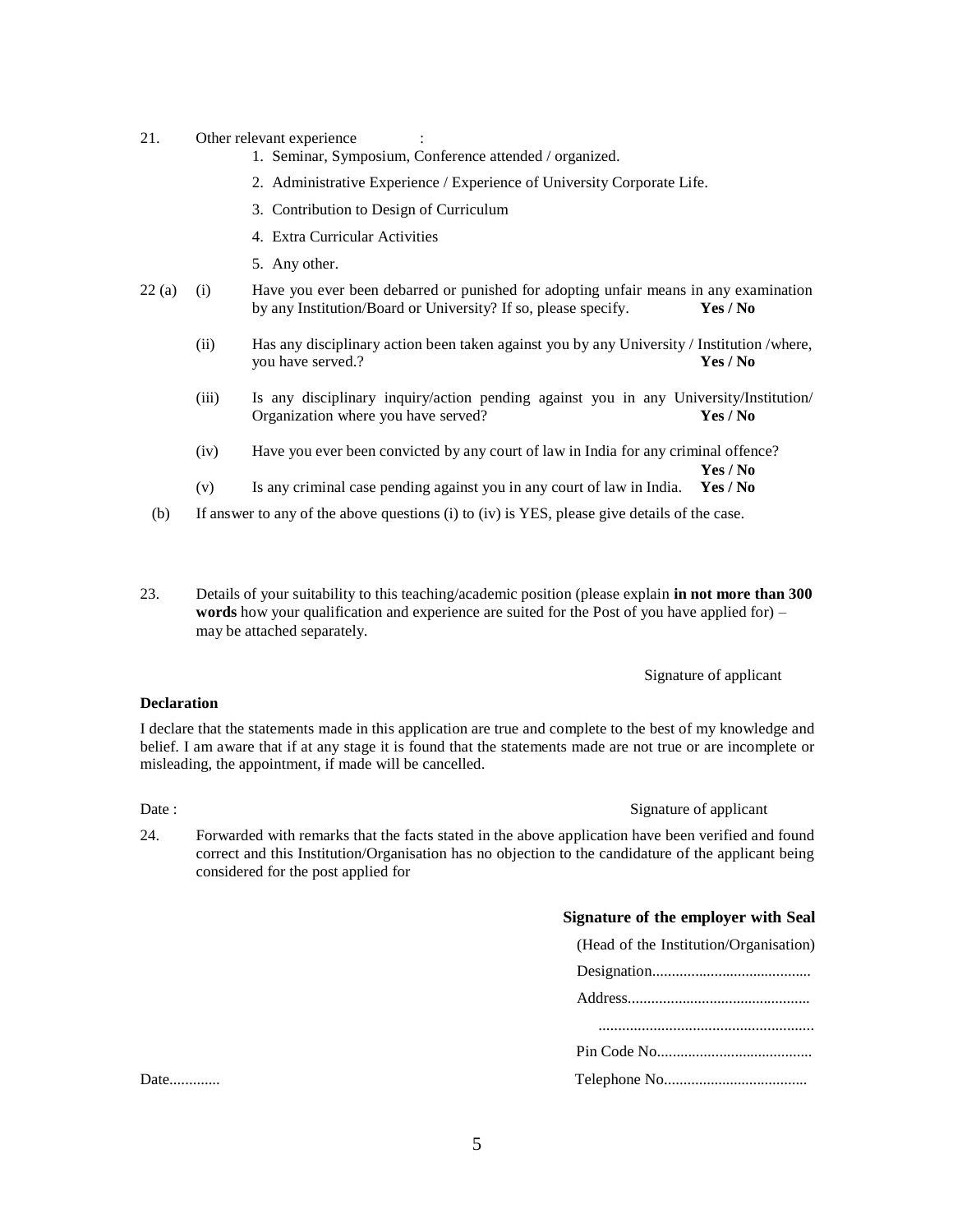

# **INDIRA GANDHI NATIONAL OPEN UNIVERSITY**

 **Maidan Garhi, New Delhi – 110 068**

**Name:…………………………………………………..Post Applied for :……………………………………………….**

**School:…………………………………………………Department/Centre:……………………………………………**

**DATA SHEET FOR ACADEMIC AND RESEARCH RECORDS OF CANDIDATES FOR THE POST OF ASSISTANT PROFESSOR**

### **SECTION – A: GENERAL**

| A.1 | Name of candidate                                                                       |  |
|-----|-----------------------------------------------------------------------------------------|--|
| A.2 | Name of the Department/Centre of<br>University/College/Institute with<br>postal address |  |
| A.3 | Subject and posts applied for                                                           |  |

### **SECTION – B: ACADEMIC AND RESEARCH RECORDS**

| S.N.       | <b>Items</b>                                                                                                                                                                                                                         | <b>Self Assessment /</b><br><b>Score</b> |
|------------|--------------------------------------------------------------------------------------------------------------------------------------------------------------------------------------------------------------------------------------|------------------------------------------|
| B.1        | <b>PG Degree</b> ( $\geq 60\%$ marks = 32 marks; $\geq 55\%$ to <60% marks = 24 marks)                                                                                                                                               |                                          |
| B.2        | <b>Graduate Degree</b> ( $\geq 60\%$ marks with honours = 24 marks; $\geq 45$ to <60% marks with<br>honours = 16 marks; $\geq 60\%$ marks without honours = 16 marks; $\geq 45$ to $\lt 60\%$ marks<br>without honours $= 12$ marks) |                                          |
| <b>B.3</b> | <b>Higher Secondary</b> ( $\geq 60\%$ marks = 12 marks; $\geq 45\%$ to $\lt 60\%$ marks = 9 marks)                                                                                                                                   |                                          |
| B.4        | <b>High School</b> ( $\geq 60\%$ marks = 12 marks; $\geq 45\%$ to <60% marks = 9 marks)                                                                                                                                              |                                          |
| B.5        | <b>Additional Qualifications</b> (NET) + JRF = 2 marks, (NET) + M.Phil = 3 marks, (NET) +<br>$Ph.D = 5$ marks, $(NET) + JRF + Ph.D = 7$ marks, $(NET) + M.PhiI + Ph.D = 8$ marks,<br>$(NET) + JRF + M. Phil + Ph.D = 10 marks$       |                                          |

| S.N.        | <b>Items</b>                                                                                                                                                                                                                                                                                                                                 | <b>Self Assessment /</b><br><b>Score</b> |
|-------------|----------------------------------------------------------------------------------------------------------------------------------------------------------------------------------------------------------------------------------------------------------------------------------------------------------------------------------------------|------------------------------------------|
| <b>B.6a</b> | <b>Research Records for Science Subjects:</b><br>(i) Two marks per research paper in SCI/ISSN Journals (for a maximum of 3 papers only)                                                                                                                                                                                                      |                                          |
| B.6b        | (ii) One mark per year of research experience as JRF/SRF/RA/PDF in the national level<br>organizations, and in the research projects sponsored by national/state level funding agencies.<br>One mark per year for teaching experience on regular basis/Field experience in recognized<br>institute/registered NGO (for a maximum of 4 years) |                                          |
| <b>B.6c</b> | <b>Research Records for Other Subjects:</b> (i) Two marks per research paper in Journals /<br>Proceedings of Seminar/Conference/Workshop/Symposia (for a maximum of 3 papers)                                                                                                                                                                |                                          |
| <b>B.6d</b> | (ii) One mark per year of research experience as JRF/SRF/RA (in the national level research<br>organizations as well as research projects sponsored by national/state level funding<br>agencies)/teaching experience on a regular basis/field/industry experience in the recognized<br>institute/registered NGO (for a maximum of 4 years)   |                                          |
| B.7         | SC/ST candidate : 5 marks if the score is $\leq 95$                                                                                                                                                                                                                                                                                          |                                          |
|             | Total                                                                                                                                                                                                                                                                                                                                        |                                          |

*Certified that the score mentioned under Section B above are true to the best of my knowledge and are supported by documentary evidences.*

*Date :*

*Place : Signature of the candidate*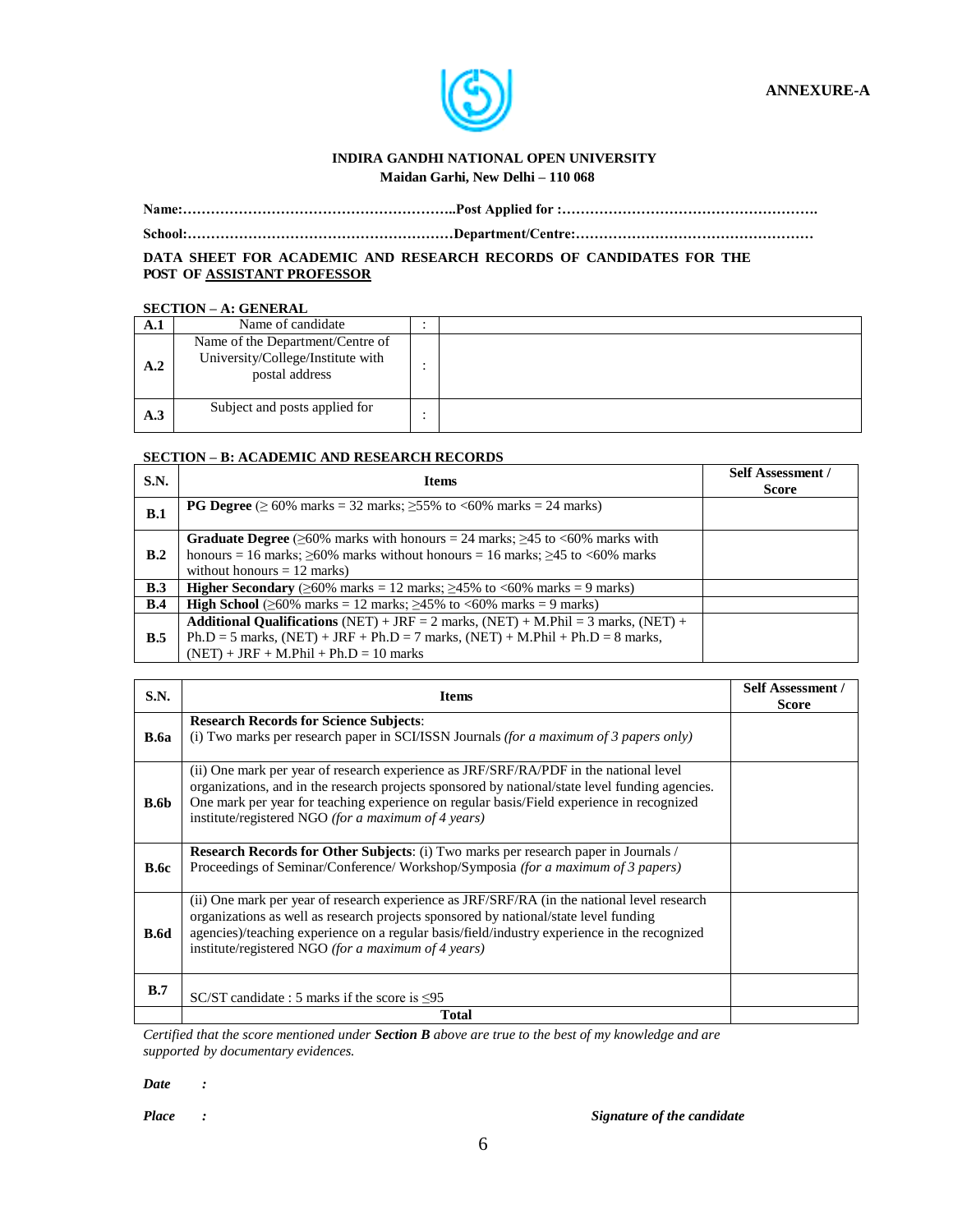

### **INDIRA GANDHI NATIONAL OPEN UNIVERSITY**

#### **Maidan Garhi, New Delhi – 110 068**

**Name:…………………………………………………..Post Applied for :……………………………………………….**

**School:…………………………………………………Department/Centre:…………………………………………….**

#### **ACADEMIC PERFORMANCE INDICATORS (API) SCORESHEET FOR ASSOCIATE PROFESSOR AND PROFESSOR**

*Note: The self assessment score will be based on verifiable criteria and will be finalized by the screening / Selection committee.*

## **CATEGORY-III : RESEARCH AND ACADEMIC CONTRIBUTIONS**

| S.<br>No.                            | <b>APIs</b>                                            | <b>Faculties of</b><br><b>Engineering/Sciences</b>                                                                                                                       | <b>Faculties Languages/Arts/</b><br><b>Humanities/Social Sciences/</b><br>Library/Management                                                                             | <b>Maximum</b><br>points                                     | <b>Self</b><br><b>Assessment</b><br><b>Score</b> | <b>Score</b><br>verified<br>(office<br>use) |
|--------------------------------------|--------------------------------------------------------|--------------------------------------------------------------------------------------------------------------------------------------------------------------------------|--------------------------------------------------------------------------------------------------------------------------------------------------------------------------|--------------------------------------------------------------|--------------------------------------------------|---------------------------------------------|
|                                      |                                                        | Refereed Journals*                                                                                                                                                       | Refereed Journals*                                                                                                                                                       | $\overline{15/}$<br>publication                              |                                                  |                                             |
| $\rm III$<br>(A)<br>$\rm III$<br>(B) | Research<br>Papers<br>published in:                    | Non-refereed but recognized and<br>reputable journals and<br>periodicals, having ISBN/ISSN<br>numbers                                                                    | Non-refereed but recognized and<br>reputable journals and periodicals,<br>having ISBN/ISSN numbers                                                                       | 10/<br>publication                                           |                                                  |                                             |
|                                      |                                                        | Conference proceedings as full<br>papers, etc. (Abstracts not to be<br>included)                                                                                         | Conference proceedings as full<br>papers, etc. (Abstracts not to be<br>included)                                                                                         | 10/<br>publication                                           |                                                  |                                             |
|                                      |                                                        | <b>Text or Reference Books</b><br>Published by International<br>Publishers with an established<br>peer review system                                                     | Text or Reference Books Published<br>by International Publishers with an<br>established peer review system                                                               | 50 / <sub>Sole</sub><br>author; 10<br>/ chapter<br>in edited |                                                  |                                             |
|                                      | Research                                               | Subject Books by National level<br>publishers/State and Central<br>Govt. Publications with<br>ISBN/ISSN numbers                                                          | Subject Books by National level<br>publishers/State and Central Govt.<br>Publications with ISBN/ISSN<br>numbers                                                          | 25 / <sub>Sole</sub><br>author; $5/$<br>chapter in<br>edited |                                                  |                                             |
|                                      | Publications<br>(books,<br>chapters in<br>books, other | Subject Books by Other local<br>publishers with ISBN/ISSN<br>numbers                                                                                                     | Subject Books by Other local<br>publishers with ISBN/ISSN<br>numbers                                                                                                     | 15 / <sub>Sole</sub><br>author; $3/$<br>chapter in<br>edited |                                                  |                                             |
|                                      | than refereed<br>journal<br>articles)                  | Chapters contributed to edited<br>knowledge based volumes<br>published by International<br>Publishers                                                                    | Chapters contributed to edited<br>knowledge based volumes<br>published by International<br>Publishers                                                                    | 10 / Chapter                                                 |                                                  |                                             |
|                                      |                                                        | Chapters in knowledge based<br>volumes by Indian/National<br>level publishers with ISBN/ISSN<br>numbers and with numbers of<br>national and international<br>directories | Chapters in knowledge based<br>volumes by Indian/National level<br>publishers with ISBN/ISSN<br>numbers and with numbers of<br>national and international<br>directories | 5 / Chapter                                                  |                                                  |                                             |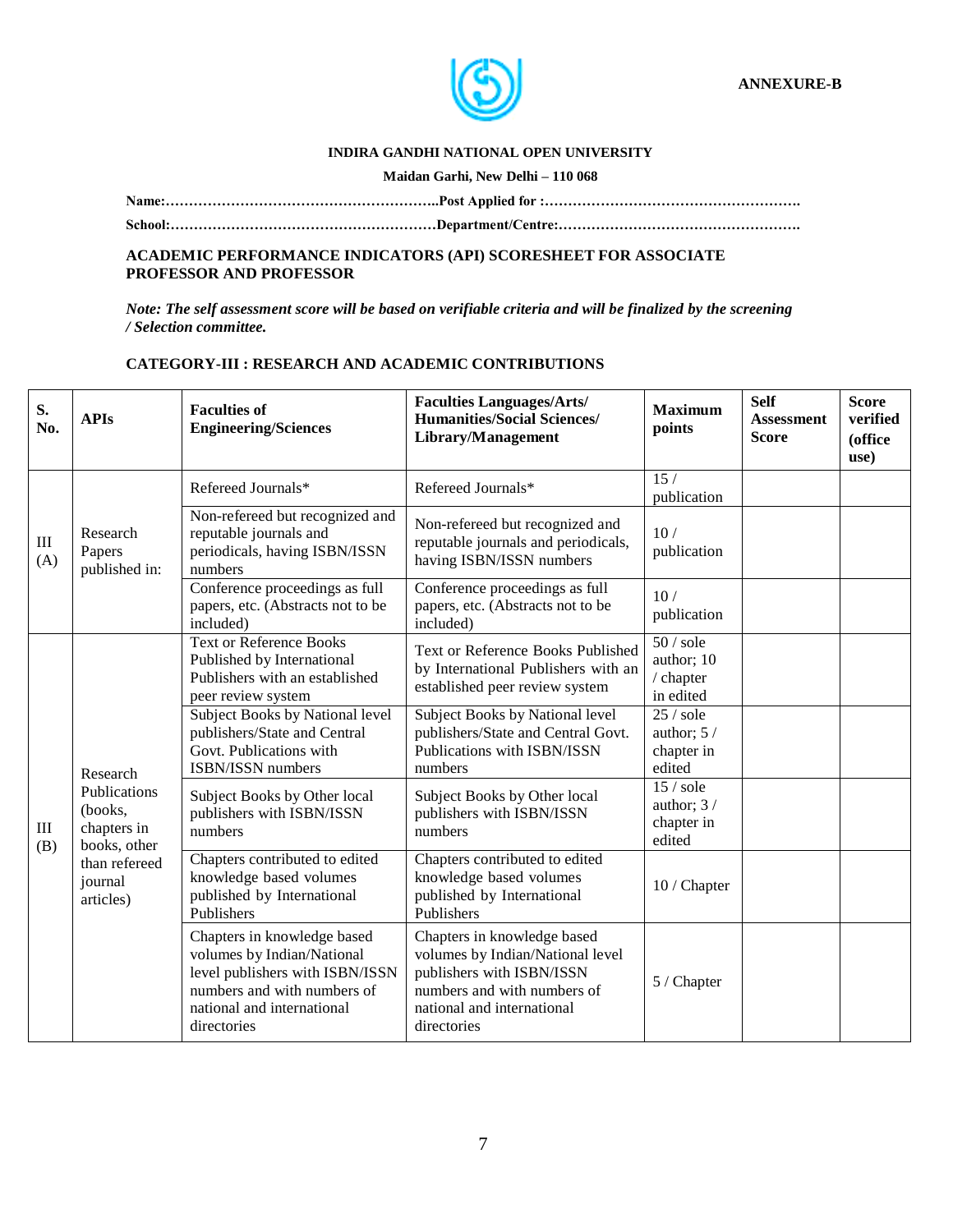| S.<br>No.                               | <b>APIs</b>                                         | <b>Faculties of</b><br><b>Engineering/Sciences</b>                                                 | <b>Faculties Languages/Arts/</b><br><b>Humanities/Social Sciences/</b><br>Library/Management     | <b>Maximum</b> points                                                           | <b>Self</b><br><b>Assessment</b><br><b>Score</b> | <b>Score</b><br>verified<br>(office use) |  |  |  |
|-----------------------------------------|-----------------------------------------------------|----------------------------------------------------------------------------------------------------|--------------------------------------------------------------------------------------------------|---------------------------------------------------------------------------------|--------------------------------------------------|------------------------------------------|--|--|--|
| $\mathop{\mathrm{III}}\nolimits$<br>(C) | <b>RESEARCH PROJECT</b>                             |                                                                                                    |                                                                                                  |                                                                                 |                                                  |                                          |  |  |  |
|                                         | Sponsored<br>Projects<br>carried out/               | (a) Major Projects amount<br>mobilized with grants above<br>Rs. 30.00 lakhs                        | (a) Major Projects amount<br>mobilized with grants above<br>Rs. 5.00 lakhs                       | 20 / each Project                                                               |                                                  |                                          |  |  |  |
| $\rm III$<br>(C)<br>(i)                 | ongoing                                             | (b) Major Projects amount<br>mobilized with grants above<br>Rs 5.00 lakhs up to Rs. 30.00<br>lakhs | (b) Major Projects amount<br>mobilized with minimum of<br>Rs. 3.00 lakhs up to Rs. 5.00<br>lakhs | 15 / each Project                                                               |                                                  |                                          |  |  |  |
|                                         |                                                     | (c) Minor Projects (Amount<br>mobilized with grants above<br>Rs.50,000 up to Rs.5.00 lakhs)        | (c) Minor Projects (Amount<br>mobilized with grants above<br>Rs. 25,000 up to Rs. 3.00<br>lakhs) | 10 / each Project                                                               |                                                  |                                          |  |  |  |
| $\rm III$<br>(C)<br>(ii)                | Consultancy<br>Projects<br>carried out /<br>ongoing | Amount mobilized with<br>minimum of Rs. 10.00 lakhs                                                | Amount mobilized with<br>minimum of Rs.2.00 lakhs                                                | 10 per every Rs.<br>10.00 lakhs<br>and $Rs.2.00$<br>lakhs,                      |                                                  |                                          |  |  |  |
| $\rm III$<br>(C)<br>(iii)               | Completed<br>projects :<br>Quality<br>Evaluation    | Completed project Report<br>(Accepted by funding agency)                                           | Completed project Report<br>(Accepted by funding agency)                                         | 20 / each major<br>project and 10/<br>each minor<br>project                     |                                                  |                                          |  |  |  |
| $\rm III$<br>(C)<br>(iv)                | Projects<br>Outcome /<br>Outputs                    | Patent/Technology transfer/<br>Product/Process                                                     | Major Policy document of<br>Govt. Bodies at Central and<br>State level                           | 30 / each national<br>level output or<br>patent;<br>$50/$ each<br>International |                                                  |                                          |  |  |  |
| $\rm III$<br>(D)                        | <b>RESEARCH GUIDANCE</b>                            |                                                                                                    |                                                                                                  |                                                                                 |                                                  |                                          |  |  |  |
| $\overline{\rm III}$<br>(D)<br>(i)      | M.Phil                                              | Degree awarded only                                                                                | Degree awarded only                                                                              | 3 / each candidate                                                              |                                                  |                                          |  |  |  |
| $\overline{III}$<br>(D)                 | Ph.D                                                | Degree awarded                                                                                     | Degree awarded                                                                                   | 10 / each candidate                                                             |                                                  |                                          |  |  |  |
| (ii)                                    |                                                     | Thesis submitted                                                                                   | Thesis submitted                                                                                 | 7 / each candidate                                                              |                                                  |                                          |  |  |  |